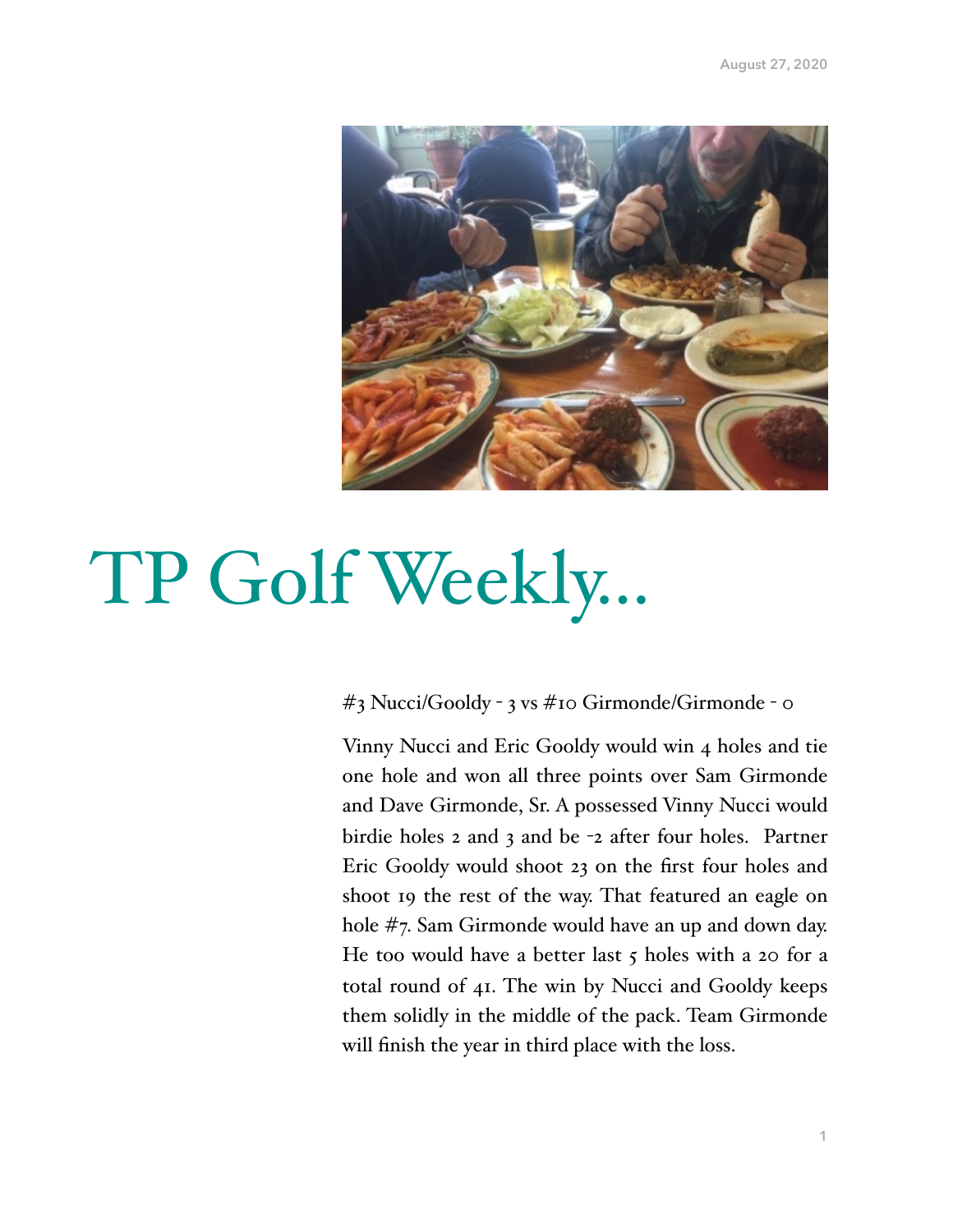#### #8 Girmonde/Palmer - 3 vs #15 Hubble/Clarke - 0

Dave Girmonde, Jr and Joe Palmer would stop the Hubblecraft and end their chances at glory and win this match 3-0. The winners would win the first three holes and pretty much coast the rest of the way. Most of the Hubblecraft's problems were early and sealed their fate. This win by Joe and Dave secures second place and a first round bye. It was a great learning experience for the Hubblecraft this year. They played well most of the year and almost secured a playoff spot. I've said it before, Hey, there's always next year.

# #5 Lubey/Blunt - 3 vs #12 Bunal/Hamlin - 0

Lance Lubey and Bill Blunt have the the gas pedal to the floor and coast to a 3-0 victory. The would win the first five holes, push on hole 6 and win the last three holes. If your keeping score, the line reads 8-0-1 for the winners who haven't lost a match since August 5th. It's been a tough year for the Bunal Hamlin duo. Chris Bunal had work commitments and missed a bunch of golf. Dave Hamlin had a sort of up and down year. The winners have won 10.5 points the last month to climb into first place, three points ahead of second place. The bye in the first round will only enhance Bill Blunt as he rests his aching elbow.

#### #16 McAndrew/Hyer - 2 vs #1 Hickel/Wallace - 1

Ryan McAndrew and Jake Hyer would play inspired golf in beat defending Champs, Rich Hickel and Will Wallace 2-1. Ryan McAndrew would not need his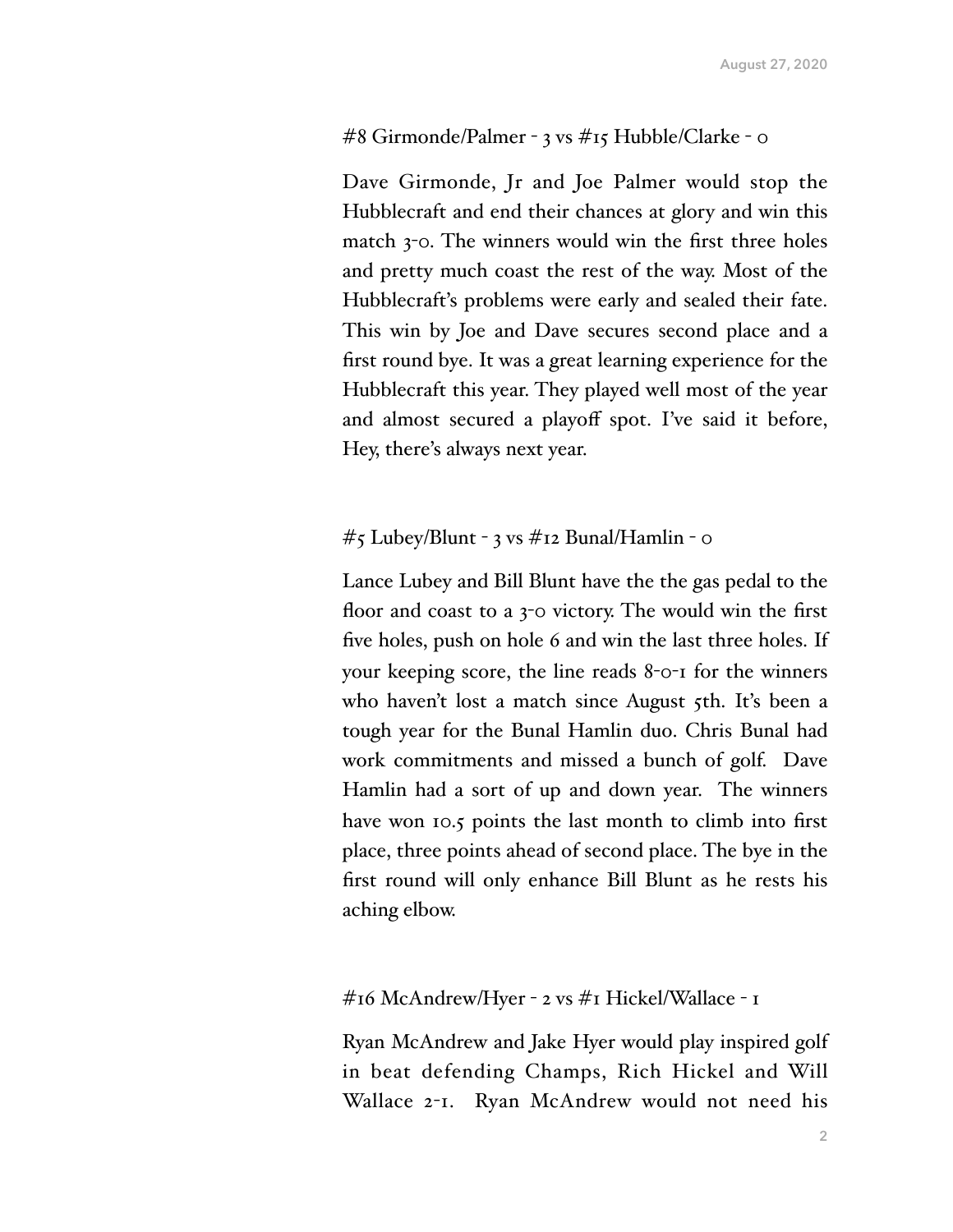strokes and beat Rich Hickel straight up. Will Wallace would beat Jake Hyer to give his team their only point. The uninspired play by the defending champs nearly cost them a chance to repeat. With a little help from Russ Cahill and Pete Logue, they will have a chance to repeat.

## #7 Bialek/Brown - 2 vs # 14 Logue/Cahill - 1

John Bialek and Tim Brown would play winning golf in winning six of nine holes and waltzed home with a 2-1 victory over Pete Logue and Russ Cahill. The winners held a  $3$ -2 advantage through the first  $5$  holes. They were helped by Pete Logue, who posted some ugly numbers in route to an uncharacteristic season high fitty. Things went from bad to worse as the losers would lose three of the last four holes ending any chance at a playoff berth.

## #11 Zegarelli/Berge - 2 vs #4 Cahill/Stern - 1

Nick Zegarelli and Shane Berge would win six of nine holes to take a 2-1 victory over Pete Cahill and Dave Stern. Pete and Dave would win the first hole. After that, Ziggy and Shane would either win or tie the last eight holes. Shane made it home in two on seven as his drive was probably the longest drive this reporter has ever seen on said hole. The second shot was just as majestic as the ball landed perhaps 10 feet away, below the hole. I'd like to report that he made the put for eagle but I can't. Both teams played for pride as neither made the playoffs. Pete and Dave escaped last place by a half a point.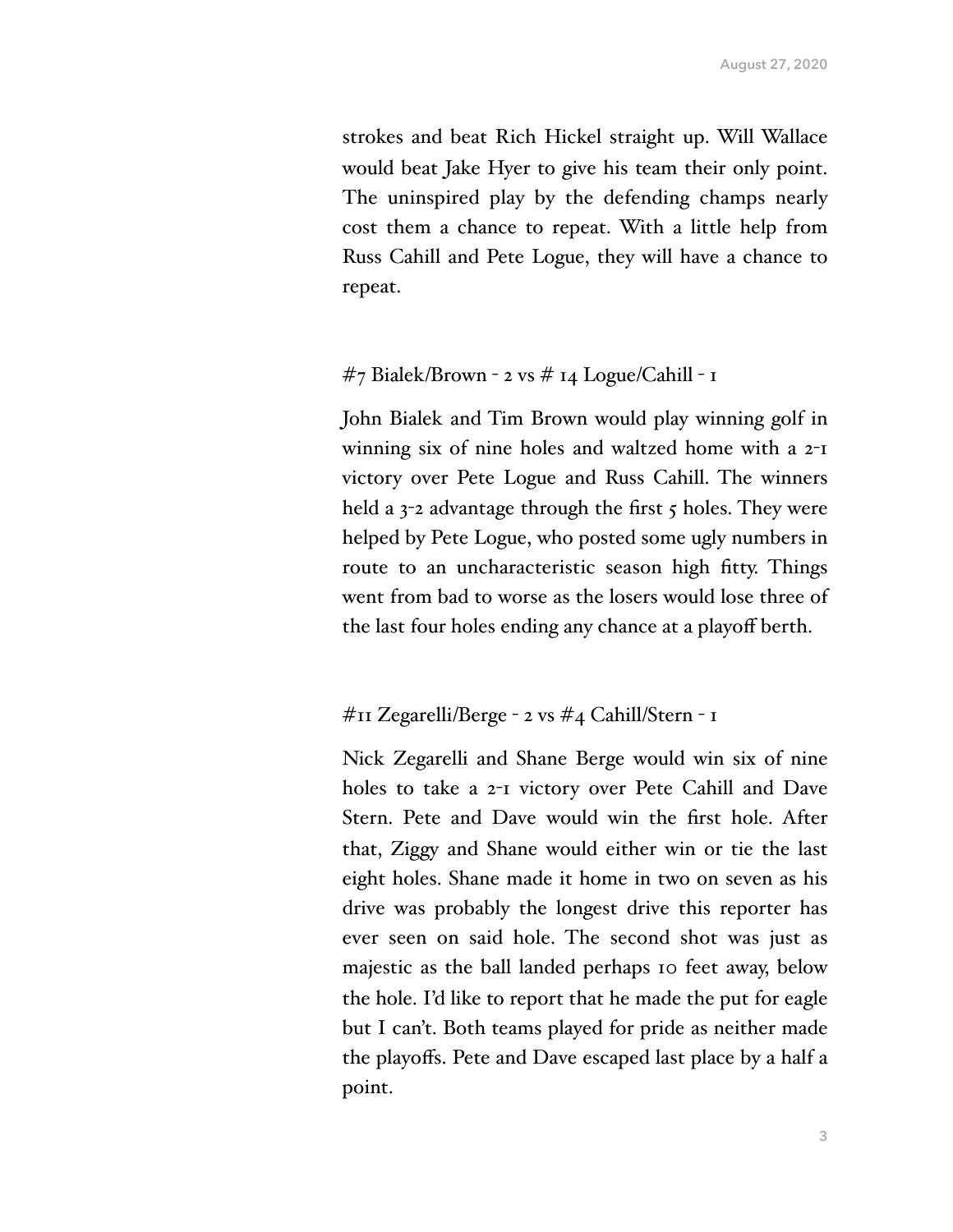#### #2 Niemers/Banas - 1.5 vs #9 Grabinski/Welch - 1.5

This was an important match for both teams. Team 2 , the playoffs seemed academic while Gary and Lee had to win big to make the field. It was very close after  $\zeta$  holes as Don and Tim would enjoy a 2-1-2 lead. The straw, Lee Welch, posted some ugly numbers in that run. Gary Grabinski would post birdies on holes 6 and 7. His team would win one hole and push on one hole. So, after all was said, Niemers and Banas would hang on and end up as the 4th seed in the playoffs. Gary Grabinski and Lee Welch would end up in the middle of the pack

# The 19th Hole…

The playoffs are all set. The teams are itchy to go. Team 5, Lance Lubey and Bill Blunt are the Top seed. They will not play this week. They get a bye. The second seed is Team #8, Dave Girmonde, Jr. and Joe Palmer. They also get a bye this week. The 3rd. seed is Team #10, Dave Girmonde, Sr. and Sam Girmonde. The 4th seed belongs to Team #2 Don Niemers and Tim Banas. The 5th seed is the hottest team in the league after Lance Lubey and Bill Blunt, Team D'Amico. The last team to make the playoffs will be defending Champions, Rich Hickel and Will Wallace. This week, The matches are # 3 seed, Dave Girmonde, Sr. and Sam Girmonde vs #6 seed,